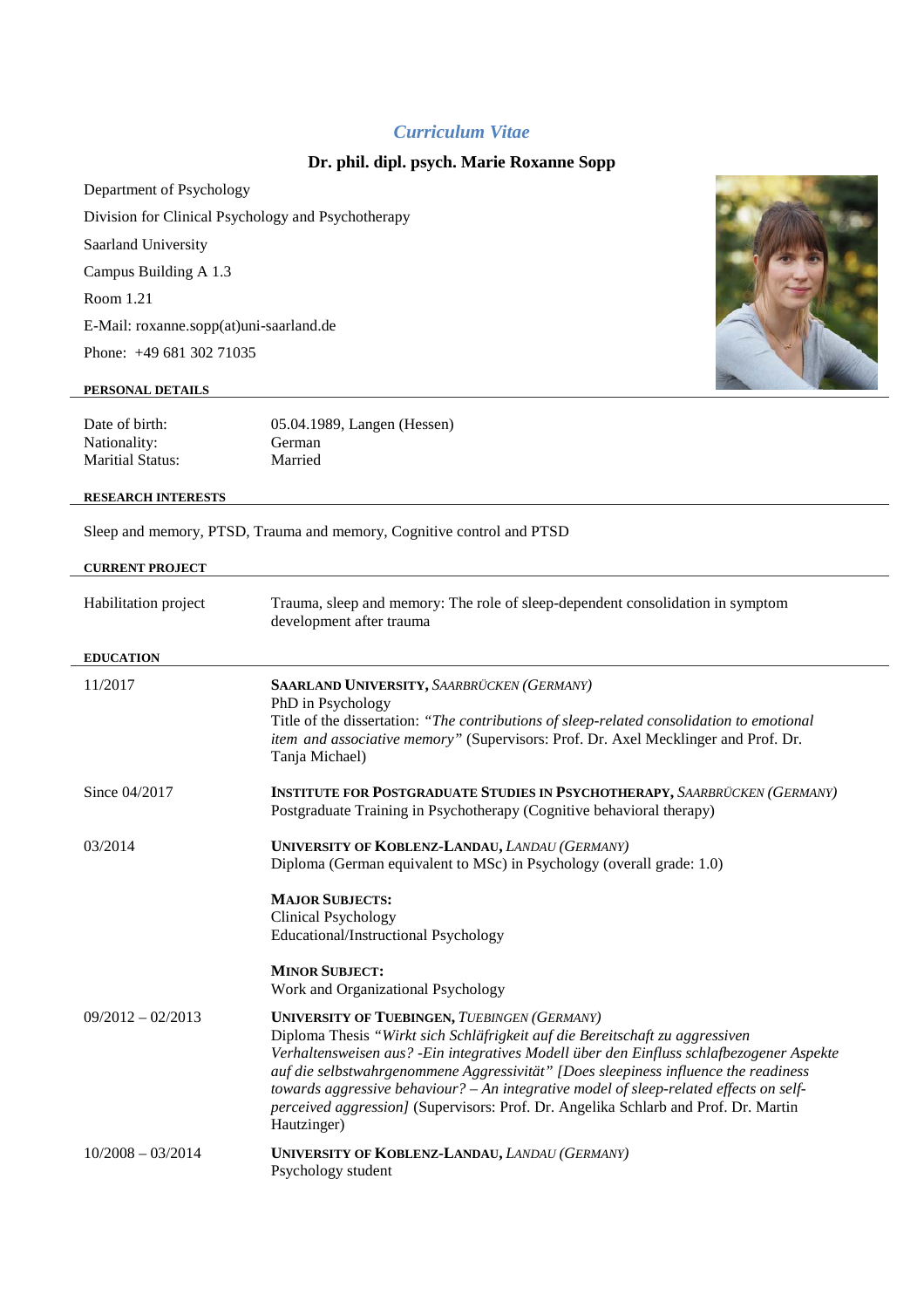|                           | <b>ACADEMIC EMPLOYMENT</b>                                                                                                                                                                                                                                                                                                                                                                                                                                                    |  |
|---------------------------|-------------------------------------------------------------------------------------------------------------------------------------------------------------------------------------------------------------------------------------------------------------------------------------------------------------------------------------------------------------------------------------------------------------------------------------------------------------------------------|--|
| 04/2021-12/2021           | BAR-ILAN UNIVERSITY, RAMAT GAN (ISRAEL)<br>Postdoctoral researcher, Trauma, Coping & Growth Lab (Head: Dr. Einat Levy-Gigi),<br>Department of Education                                                                                                                                                                                                                                                                                                                       |  |
| 10/2017-03/2021           | <b>SAARLAND UNIVERSITY, SAARBRUECKEN (GERMANY)</b><br>Postdoctoral researcher, Division for Clinical Psychology and Psychotherapy (Head: Prof.<br>Dr. Tanja Michael), Department of Psychology                                                                                                                                                                                                                                                                                |  |
| 05/2014-10/2017           | <b>SAARLAND UNIVERSITY, SAARBRUECKEN (GERMANY)</b><br>PhD student with the International Research Training Group (IRTG) "Adaptive Minds:<br>Neural and environmental constraints on learning and memory" (IRTG 1457, funded by<br>the German Research Foundation) in a collaboration project between the Division for<br>Clinical Psychology and Psychotherapy (Head: Prof. Dr. Tanja Michael) and the<br>Experimental Neuropsychology Unit (Head: Prof. Dr. Axel Mecklinger) |  |
| $02/2013 - 01/2014$       | <b>UNIVERSITY OF TUEBINGEN, TUEBINGEN (GERMANY)</b><br>Student research assistant with the research group "Clinical Psychology and<br>Psychotherapy"                                                                                                                                                                                                                                                                                                                          |  |
| <b>FUNDING AND GRANTS</b> |                                                                                                                                                                                                                                                                                                                                                                                                                                                                               |  |
| 04/2021                   | POSTDOCTORAL SCHOLARSHIP FROM THE GERMAN ACADEMIC EXCHANGE SERVICE<br>(DAAD)<br>Project: "The impact of repeated traumatic exposure on PTSD symptoms: Are cognitive<br>and emotion regulation flexibility moderators of the association?" (2021)<br>Total funds: 23 526 €                                                                                                                                                                                                     |  |
| 02/2020                   | <b>START-UP FUNDING FROM SAARLAND UNIVERSITY</b><br>Project: "The influence of sleep-directed hypnotherapy on extinction memory:<br>Investigating a complementary intervention for the treatment of post-traumatic stress<br>disorder." (2020 - 2021)<br>Total funds: $8612 \in$                                                                                                                                                                                              |  |
| 11/2018                   | <b>EARLY CAREER RESEARCH GRANT FROM THE GERMAN SLEEP RESEARCH SOCIETY</b><br>Project: "Influence of sleep and circadian rhythms on treatment effects of exposure<br>therapy" (2018 - 2019)<br>Total funds: $4980 \in$                                                                                                                                                                                                                                                         |  |
| 09/2018                   | PROJECT FUNDING FROM THE GERMAN RESEARCH FOUNDATION<br>Project: "Cognitive behavioral therapy for Insomnia as an adjunct treatment option for<br>posttraumatic stress disorder" (SO 1716/1-1; 2018 - 2021)<br>Total funds: 214 469 $\in$                                                                                                                                                                                                                                      |  |
| 07/2018                   | <b>TRAVEL GRANT FROM THE GERMAN SPEAKING SOCIETY FOR PSYCHOTRAUMATOLOGY</b><br>Grant to attend the autumnschool for early career researchers in trauma research (October<br>2018)                                                                                                                                                                                                                                                                                             |  |
| 02/2018                   | <b>START-UP FUNDING FROM SAARLAND UNIVERSITY</b><br>Project: "The influence of sleep on implicit and explicit trauma memory" (2017 - 2018)<br>Total funds: 14 000 $\epsilon$                                                                                                                                                                                                                                                                                                  |  |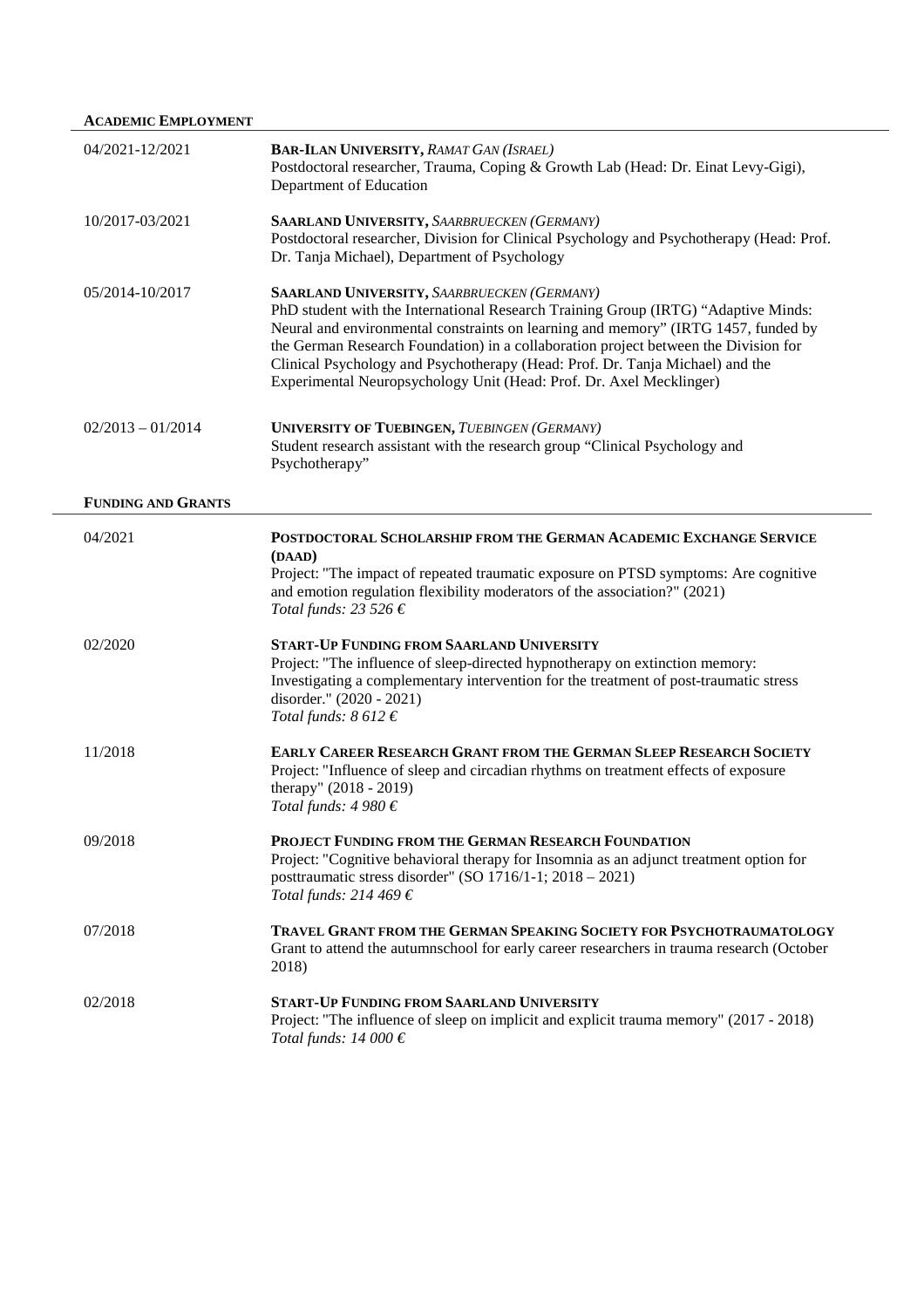### **AD HOC REVIEWS**

European Journal of Psychotraumatology; Behavior Research and Therapy; Biological Psychology; Neurobiology of Learning and Memory; Scientific Reports; Quarterly Journal of Experimental Psychology; International Journal of Psychophysiology; Memory; Child, Abuse & Neglect; Journal of Affective Disorders; Journal of Sleep Research; European Psychologist; Clinical Psychology & Psychotherapy; Journal of Behavior Therapy and Experimental Psychiatry

## **TEACHING**

- Bachelor Seminar "Cognition, Learning, and Development": Sleep in different mental disorders
- Bachelor Seminar "Practical training in empirical research"
- Master Seminar "Diagnostic Process": Sleep disorders
- Bachelor Seminar "Diagnostics and Counseling": Theory and practice of diagnosing sleep disorders

#### **MEMBERSHIPS**

Association for Psychological Science (APS), German Sleep Research Society (DGSM), German speaking Society for Psychotraumatology (DeGPT)

#### **PUBLICATIONS**

#### **PREPRINTS**

Schäfer, S., **Sopp, M.R.**, Koch, M., Göritz, A. S., & Michael, T. (2021). The Long-Term Buffering Effect of Sense of Coherence on Psychopathological Symptoms During the COVID-19 Pandemic: Findings from a Prospective Observational Study. *OSF preprints.* <https://doi.org/10.31219/osf.io/4sb3j>

**Sopp, M.R**., Haim-Nachum, S., Wirth, B. E., Bonanno, G. A., & Levy-Gigi, E. (2021). Leaving the Door Open: Trauma, Updating, and the Development of PTSD Symptoms. *OSF preprints.* <https://doi.org/10.31219/osf.io/u65yr>

**Sopp, M. R**., Michael, T., Lass-Hennemann, J., Haim-Nachum, S., & Lommen, M. J. (2021). Longitudinal Associations between Hair Cortisol, PTSD Symptoms, and Sleep Disturbances in a Sample of Firefighters with Duty-related Trauma Exposure. *medRxiv*. <https://doi.org/10.1101/2021.08.22.21262402>

#### **PEER-REVIEW ARTICLES**

Haim-Nachum, S., **Sopp, M. R.**, Michael, T., Shamay-Tsoory, S., & Levy-Gigi, E. (2021). No distance is too far between friends: associations of comfortable interpersonal distance with PTSD and anxiety symptoms in Israeli firefighters. *European Journal of Psychotraumatology*, *12*(1), 1899480. <https://doi.org/10.1080/20008198.2021.1899480>

**Sopp, M. R.,** Streb, M., Brueckner, A. H., Schäfer, S. K., Lass-Hennemann, J., Mecklinger, A., & Michael, T. (2021). Prospective associations between intelligence, working memory capacity, and intrusive memories of a traumatic film: Potential mediating effects of rumination and memory disorganization. *Journal of Behavior Therapy and Experimental Psychiatry*, *70*, 101611. <https://doi.org/10.1016/j.jbtep.2020.101611>

**Sopp, M. R.,** Friesen, E., Schäfer, S. K., Brueckner, A. H., Wirth, B. E., Weber, J., ... & Michael, T. (2021). Wakefulness impairs selective consolidation of relevant trauma-associated memories resulting in more frequent intrusions. *Behaviour Research and Therapy*, *136*, 103776. <https://doi.org/10.1016/j.brat.2020.103776>

Schäfer, S. K., **Sopp, M. R.,** Staginnus, M., Lass-Hennemann, J., & Michael, T. (2020). Correlates of mental health in occupations at risk for traumatization: a cross-sectional study. *BMC psychiatry*, *20*(1), 1-14. <https://doi.org/10.1186/s12888-020-02704-y>

Schäfer, S. K., Schanz, C. G., Sopp, M. R., Lass-Hennemann, J., Käfer, M., & Michael, T. (2020). Pre-Rehabilitation Sense of Coherence as a Predictor of Symptom Change During Rehabilitation. *Stress and Health*. <https://doi.org/10.1002/smi.2949>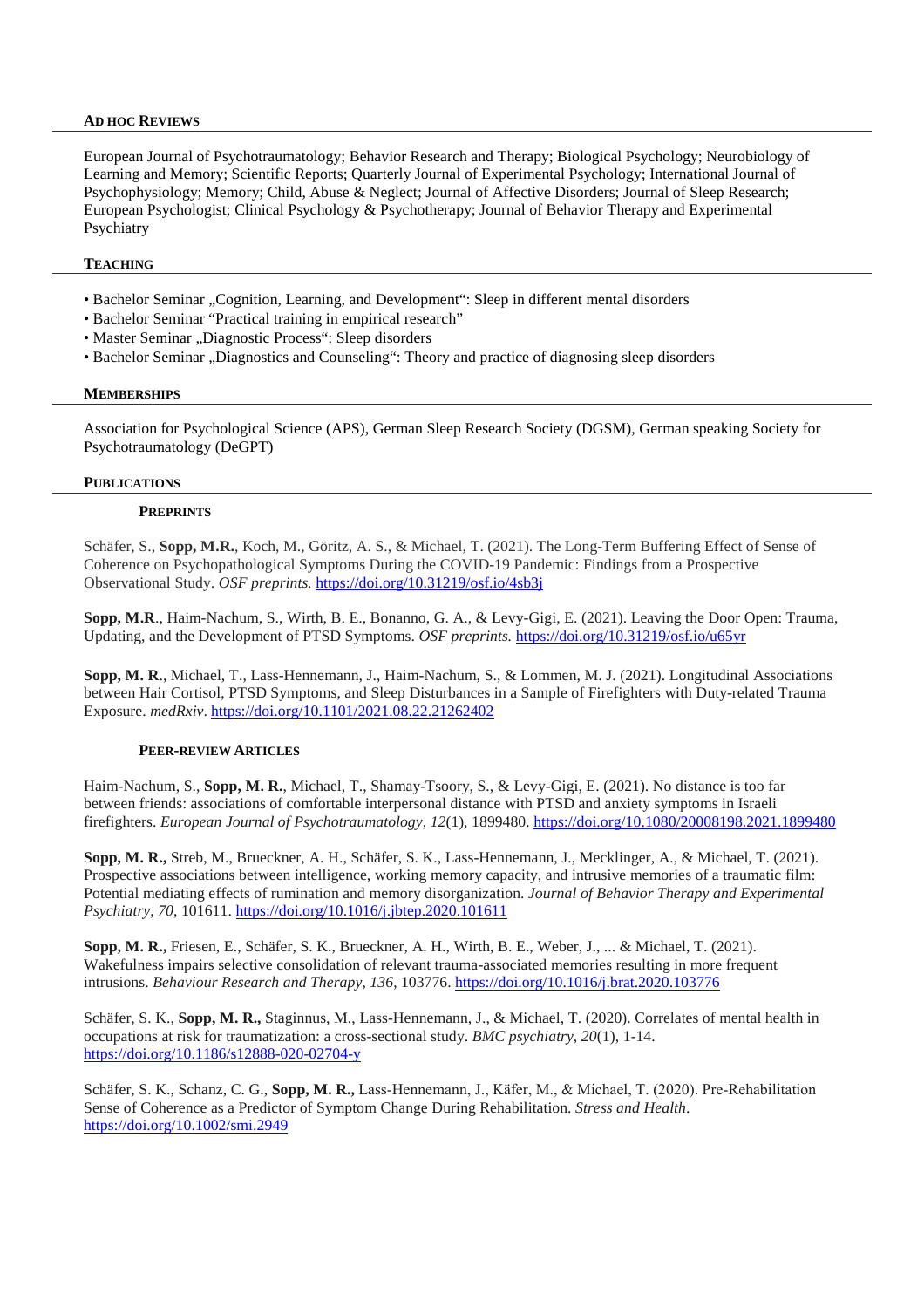Schäfer, S. K., **Sopp, M. R.,** Schanz, C. G., Staginnus, M., Göritz, A. S., & Michael, T. (2020). Impact of COVID-19 on public mental health and the buffering effect of a sense of coherence. *Psychotherapy and Psychosomatics*, *89*(6), 386- 392. <https://doi.org/10.1159/000510752>

Lass-Hennemann, J., Schäfer, S. K., **Sopp, M. R.,** & Michael, T. (2020). The relationship between dog ownership, psychopathological symptoms and health-benefitting factors in occupations at risk for traumatization. *International journal of environmental research and public health*, *17*(7), 2562. <https://doi.org/10.3390/ijerph17072562>

Schäfer, S. K., Wirth, B. E., Staginnus, M., Becker, N., Michael, T., & **Sopp, M.R**. (2020). Sleep's impact on emotional recognition memory: A meta-analysis of whole-night, nap, and REM sleep effects. *Sleep Medicine Reviews*, 101280. <https://doi.org/10.1016/j.smrv.2020.101280>

**Sopp, M. R.,** Brueckner, A. H., Schäfer, S. K., Lass-Hennemann, J., & Michael, T. (2019). Differential effects of sleep on explicit and implicit memory for potential trauma reminders: findings from an analogue study. *European journal of psychotraumatology*, *10*(1), 1644128. <https://doi.org/10.1080/20008198.2019.1644128>

**Sopp, M. R.**, Brueckner, A. H., & Michael, T. (2018). The prospective influence of trait alexithymia on PTSD symptoms: What is the role of emotional recognition memory? *Frontiers in psychology*, 9, 2642. <https://doi.org/10.3389/fpsyg.2018.02642>

**Sopp, M.R.**, Brueckner, A.H., Schäfer, S.K., Lass-Hennemann, J., & Michael, T. (2018). REM theta activity predicts reexperiencing symptoms after exposure to a traumatic film. *Sleep Medicine*[, https://doi.org/10.1016/j.sleep.2018.10.030](https://doi.org/10.1016/j.sleep.2018.10.030) 

**Sopp, M. R**., Michael, T., & Mecklinger, A. (2018). Effects of early morning nap sleep on associative memory for neutral and emotional stimuli. *Brain Research*, *1698*, 29-42. <https://doi.org/10.1016/j.brainres.2018.06.020>

**Sopp, M. R.**, Michael, T., Weeß, H. G., & Mecklinger, A. (2017). Remembering specific features of emotional events across time: The role of REM sleep and prefrontal theta oscillations. *Cognitive, Affective, & Behavioral Neuroscience*, *17*(6), 1186-1209.<https://doi.org/10.3758/s13415-017-0542-8>

Schlarb, A.A., **Sopp, R**., Ambiel, D., Gruenwald, J. (2014). Chronotype-related differences in childhood and adolescent aggression and antisocial behavior – A review of the literature. *Chronobiology International*, *31*(1), 1-16. <https://doi.org/10.3109/07420528.2013.829846>

## **THESIS**

**Sopp, M. R.** (2017). The contributions of sleep-related consolidation to emotional item and associative memory. *SciDoc.*  <http://dx.doi.org/10.22028/D291-26877>

#### **BOOK CHAPTERS AND ARTICLES WITHOUT PEER-REVIEW**

Schäfer, S. K., **Sopp, M. R.**, & Michael, T. (2020). Frühinterventionen nach Traumatisierung. [*Early interventions after trauma*] *Psychotherapie im Dialog*. *21(01).* 43-47. <https://doi.org/10.1055/a-0968-2433>

**Sopp, M. R.**, Schäfer, S. K., & Michael, T. (2019). Traumafokussierte kognitive Verhaltenstherapie (t-KVT) bei Posttraumatischer Belastungsstörung. [*Traumafocused cognitive behavioral therapy (TF.CBT) for posttraumatic stress disorder.*] *Psychotherapie im Dialog*. *20*(02). 14-19. https://doi.org/10.1055/a-0771-4953

**Sopp, M. R.**, Kirsch A., Michael, T. (2019). *Trauma und Gedächtnis*. [*Trauma and memory*] In Seidler, Freyberger, & Maercker. Handbuch Psychotraumatologie [*Handbook Psychotraumatology*] (3. Edition). Stuttgart: Klett-Cotta.

Michael, T., **Sopp, R.**, Maercker, A. (2018). *Posttraumatische Belastungsstörungen*. [*Posttraumatic stress disorder*] In Margraf & Schneider (Eds.) Lehrbuch der Verhaltenstherapie [*Textbook for Behavior Therapy*] (4. Edition). Berlin: Springer.

### **CONFERENCE TALKS**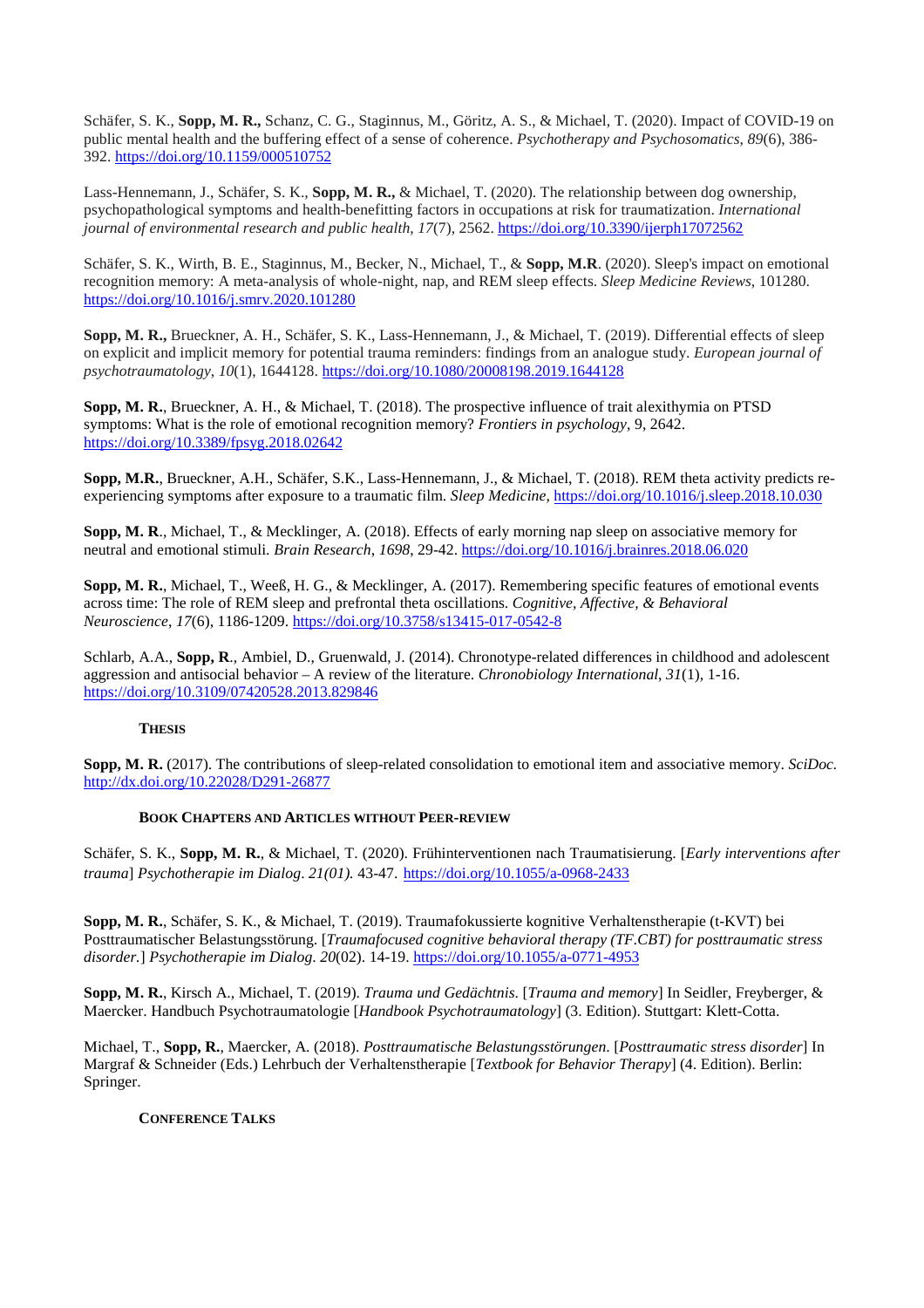Lüder, C.C., Schäfer, S.K., Michael, T., & **Sopp, M. R**. (2021). The Impact of Posttraumatic Sleep on Intrusive Memories – A Meta-Analysis of Analog Studies. *42nd International Conference of the Stress Trauma Anxiety and Resilience Society*. Virtual.

Haim-Nachum, S., **Sopp, M. R**., & Levy-Gigi, E. (2021). A Blast from the Past: The Effects of Early Adversity and Updating on PTSD Symptoms in Individuals with Adult Trauma *42nd International Conference of the Stress Trauma Anxiety and Resilience Society*. Virtual.

**Sopp, M. R**., Haim-Nachum, S., & Levy-Gigi, E. (2021). Leaving the Door Open: Trauma, Impaired Updating, and the Development of PTSD Symptom. *42nd International Conference of the Stress Trauma Anxiety and Resilience Society*. Virtual.

Schäfer, S.K., **Sopp, M. R**., Bläsing, D., Göritz, A., & Michael, T. (2021). Sense of coherence buffers the effect of COVID-19 on mental health: Findings from a longitudinal Study in the German general population. *Virtual Conference of the European Society for Traumatic Stress Studies.*

Friesen, E., Michael, T., Schäfer, S.K., & **Sopp, M. R**. (2021). COVID-19-related distress predicts analog PTSD symptoms after exposure to an analog stressor. *Virtual Conference of the European Society for Traumatic Stress Studies.*

Friesen, E., **Sopp, M. R.**, & Michael, T. (2021) Homeostatic effects of sleep on extinction learning in a PTSD-adapted fear conditioning paradigm. *Annual European Meeting of Human Fear Conditioning*. Virtual.

Schäfer, S. K., **Sopp, M. R.**, Staginnus, M., Lass-Hennemann, J., Becker, N., & Michael, T. (2019). Meta-Analysis on Resilience-Related Concepts and PTSD Symptom Severity. *35th Annual Meeting of the International Society for Traumatic Stress Studies,* Boston, USA,

Michael, T., Schäfer, S. K., **Sopp, M. R.**, Staginnus, M., & Lass-Hennemann, J. (2019). Correlates of mental health in occupations at risk for traumatization. *35th Annual Meeting of the International Society for Traumatic Stress Studies*, Boston, USA

**Sopp, M. R.**, Brueckner, A., Lass-Hennemann, J., Schafer, S., & Michael, T. (2019). Associations between Trauma, Sleep and Memory Processing: Results from Two Analogue Studies. *European Journal of Psychotraumatology*, 10 (Suppl. 1), 1613834

**Sopp, M.R.**, Brueckner, A., Schäfer, S.K., Lass-Hennemann, J., Michael T. (2018). The Effect of Sleep on Post-Encoding Memory Processes after an Analogue Traumatic Event*. Annual Convention of the German speaking Society for Psychotraumatology,* Frankfurt, Germany

**Sopp, M.R.,** Michael T., Mecklinger A. (2018). The role of REM sleep in emotional memory consolidation: Effects on item and associative memory, *44th Congress "Psychology and Brain",* Gießen, Germany

**Sopp, M.R.**, Graebener, A., Michael T. (2018). Zusammenhänge zwischen Schlafphysiologie und Belastungssymptomen in einer experimentellen Analogstudie*. [Associations between sleep physiology and stress symptoms after experimental trauma.] 36th Symposium of the German Psychological Society – Subsection Clinical Psychology,* Landau, Germany

**Sopp, M.R.**, Graebener, A., Michael T. (2018). Der prädiktive Einfluss des REM-Schlafs auf PTBS-Symptome: Erste Ergebnisse aus einer experimentellen Analogstudie*. [The predictive influence of REM sleep on PTSD symptoms: First results from an experimental analogue study.] Annual Convention of the German speaking Society for Psychotraumatology,* Dresden, Germany

Schlarb, A.A.& **Sopp, R.** (2014). Aggression and violent behavior and sleep problems in young students. *22th Congress of the European Sleep Research Society*, Tallinn, Estonia

**Sopp, R.** & Schlarb, A.A. (2013). Schlaf, Schlafdauer und Insomnie im Zusammenhang mit Aggression. *[Sleep, sleep duration and insomnia and their link to aggressive behaviour.] Somnologie*, 17(Suppl. 1), 5-102.

Schlarb, A.A., **Sopp, R**., Ambiel, D. (2013). Fremd- und Autoaggression bei Jugendlichen mit Schlafproblemen. *[Aggression and autoaggressive behavior in adolescents with sleep disturbances.] Somnologie*, 17(Suppl. 1), 5-102.